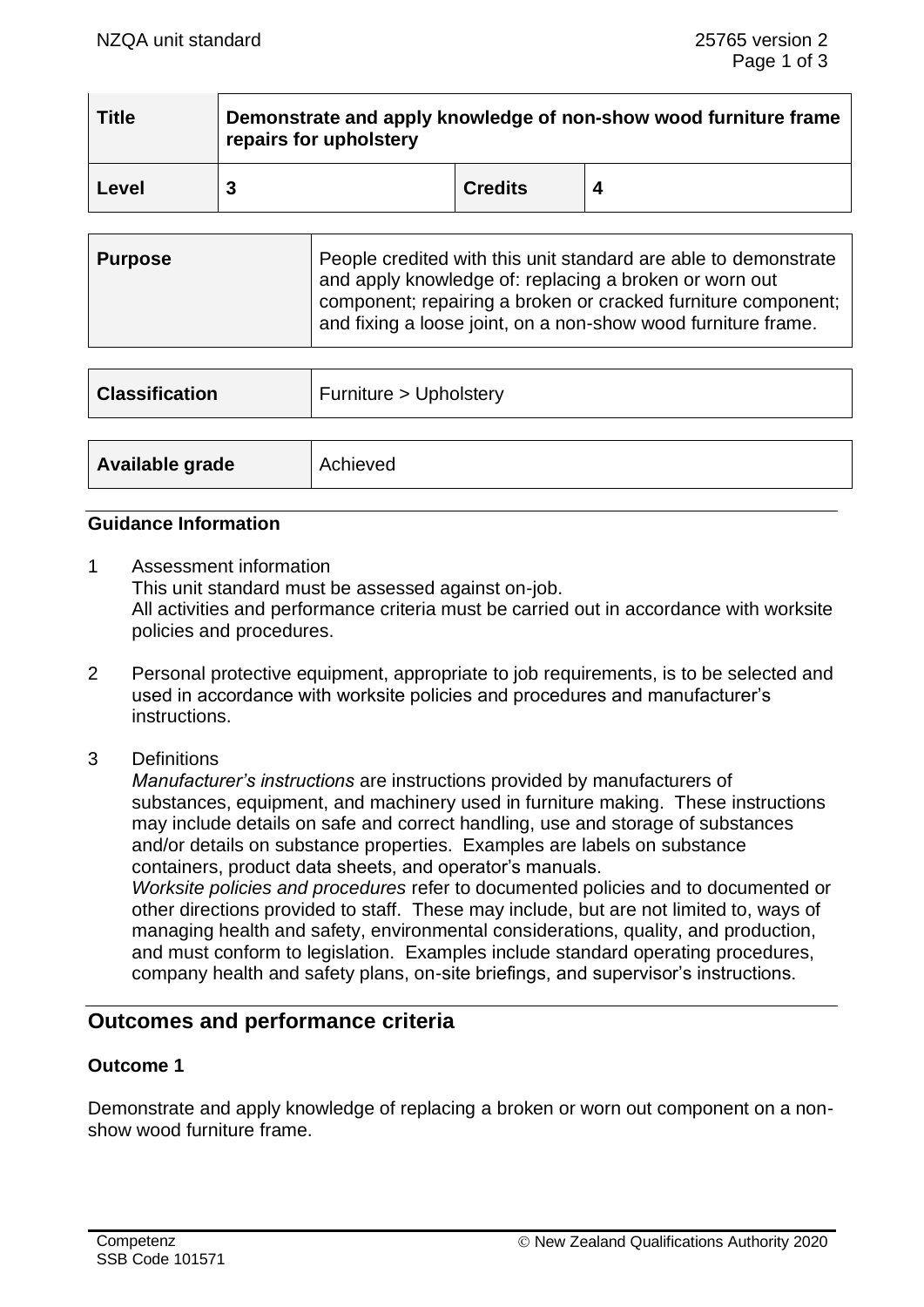## **Performance criteria**

- 1.1 Furniture article is examined to determine which components need replacing and the reason for replacement is explained.
- 1.2 Equipment and tools for the job are selected in accordance with job requirements.
- 1.3 Material to be used for replacement component is selected and making of the component is organised.
- 1.4 Component is fixed to furniture article, and the method of fixing is explained.
- 1.5 Work area is left clean, clear, and safe.

## **Outcome 2**

Demonstrate and apply knowledge of repairing a broken or cracked furniture component on a non-show wood furniture frame.

#### **Performance criteria**

- 2.1 Furniture article is examined to determine which component needs repairing and the type of repair is explained.
- 2.2 Equipment and tools for the job are selected and confirmed as being in safe working order in accordance with manufacturer's instructions.
- 2.3 Adhesives required for repair are selected in accordance with the type of repair specified in performance criterion 2.1.
- 2.4 Component is repaired to its original strength using the type of repair specified in performance criterion 2.1.
- 2.5 Work area is left clean, clear, and safe.

## **Outcome 3**

Demonstrate and apply knowledge of fixing a loose joint on a non-show wood furniture frame.

#### **Performance criteria**

- 3.1 Furniture article is examined to determine which joints are in need of repair and the best method of repair for those joints is explained.
- 3.2 Equipment, tools, and adhesives are selected in accordance with job specifications and confirmed as being in safe working order.
- 3.3 Loose joint is disassembled and cleared of old adhesives.